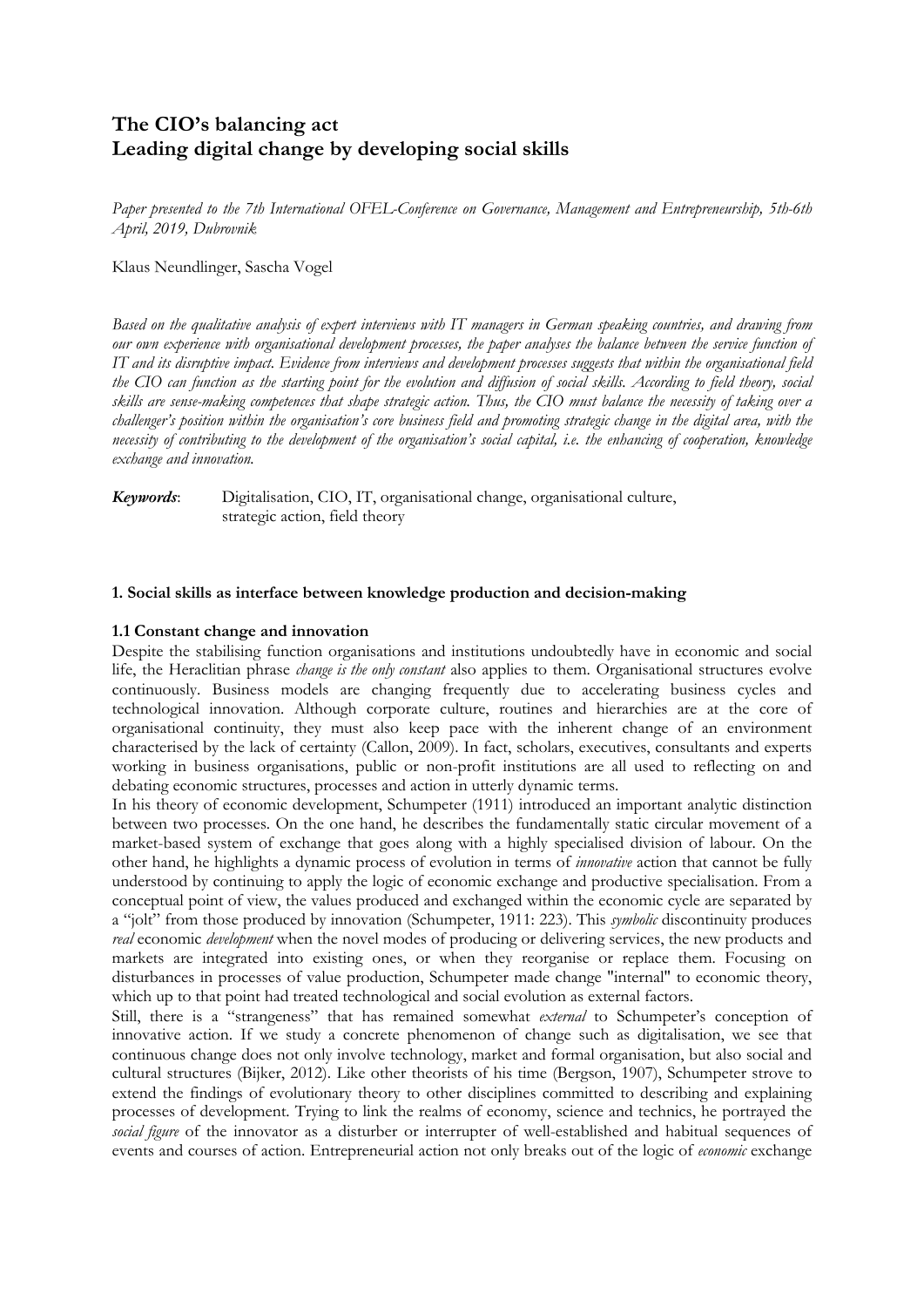and of the formal organisation of structures, but its disruptive "strangeness" also operates *within the social*, as the entrepreneur is a socially clumsy, insecure and anxious character (Neundlinger, 2007).

#### **1.2 Reconciling the breach – not only in economic, but also in processes of social exchange**

In 1911, Schumpeter's interpretation of organisational acting and decision-making emerged against the background of the authoritarian social structures that were only slowly beginning to give way to democratic institutions and processes. This authoritarian character is mirrored in his conception of leadership. In his first conception, entrepreneurial leadership is characterised as lacking the charismatic personality considered a prerequisite for political and business leaders. Rather, the "authority" of the entrepreneur seems to rest on his ability to introduce "disturbing" elements of technology, science, arts, etc. into the market or production system. In other words, the entrepreneur has the capacity to interpret technological and cultural progress in economic terms. Although he may neither be in an executive position nor have the symbolic, cultural capital to exert command over others, the entrepreneur distinguishes himself by a capacity to recombine products, processes and services, effectively linking them to technological, scientific or aesthetic knowledge. His position is at the frontier of different fields, the field of economic acting and the fields of science, technology, aesthetics etc. As he links different fields by translating or brokering (Burt, 2005) knowledge, contacts and ideas from one to another, he challenges the logic of the field from a marginal position, from "below". Actually, Schumpeter, referring to the entrepreneur's lack of symbolic and cultural power, defines him as a "parvenu without tradition" (1911: 130).

Still, from a contemporary point of view Schumpeter's conception of entrepreneurial acting appears to be insufficient in that it does not offer a way of dealing with changing social and cultural structures, and nor does it offer a means of intertwining formal organisational change and organisational culture (Schein, 2010). The discovery of a "non-authoritarian" authority in the socially awkward entrepreneur begs the question, what exactly triggers or hampers cultural change and how can it be organised. If the creative use of technological, scientific or aesthetic novelties can *recombine* economic actions, structures and processes (Schumpeter, 1911: 100), then the question is how this "breach" can be socially *reconciled*. In other words, internalising innovation comprises two tasks: that of reorganising economic exchange into the form of a new cycle, as well as that of redesigning social exchange (Homans, 1961; Adloff, 2005).

The reason for this is found in a conceptual distinction. Social exchange (Blau, 1986) has properties that differ fundamentally from those characterising economic exchange, and it is precisely in this sense that a kind of "strangeness" remains in entrepreneurial acting. The question of social and cultural change cannot be "internalised" by an exclusively economic theory of change. Symbolic acts of giving and taking such as trust, sharing knowledge and competences, showing generosity, expressing acknowledgement, appreciation and gratitude, but also of denying trust, support and acknowledgement and refusing to collaborate and share one's competences, are closely linked to the concrete social contexts they emerge from and help to establish, evolve, destabilise or destroy.

Reciprocity and expectations, for example, cannot be reduced to rational calculus and the sole motive of maximising utility (Bourdieu, 2005). The evolution of any institutionalised social context depends on the development of social skills as they are defined by field theory (Fligstein, 2012). These *strategic action competences* of embedded actors create value in terms of *meaning* for others, by taking on their perspective, mediating interests and deliberately using the aforementioned acts of symbolic exchange in order to not only introduce a new way of organising, but to *reconcile the breach in sociality* caused by the introduction of technological, scientific, aesthetic or organisational novelty. Hence, the change they bring about is not only to be looked at in terms of economic recombination, but also in terms of social or cultural recombination, i.e. in terms of the production of shared views and shared meaning – as institutional work or entrepreneurship (Lawrence, 2010).

# **1.3 Digitalisation: questioning everything – changing the field?**

This production of meaning obviously accompanies challenging existing routines, mentalities and ways of behaving and interacting. Social skills are required because strategic action in this sense addresses the existing social order in itself. Despite all the dynamic visions of structures and processes organisational theory has given us in the last decades, and despite all the uncertainty organisations undoubtedly have to face, one must not overlook that these structures and processes are stable because they are based on a *structural* distribution of power, and of diverse sorts of capital (Bourdieu, 1992). Organisations are *fields* in which a whole variety of interests are at stake and the stakes themselves are not distributed equally. The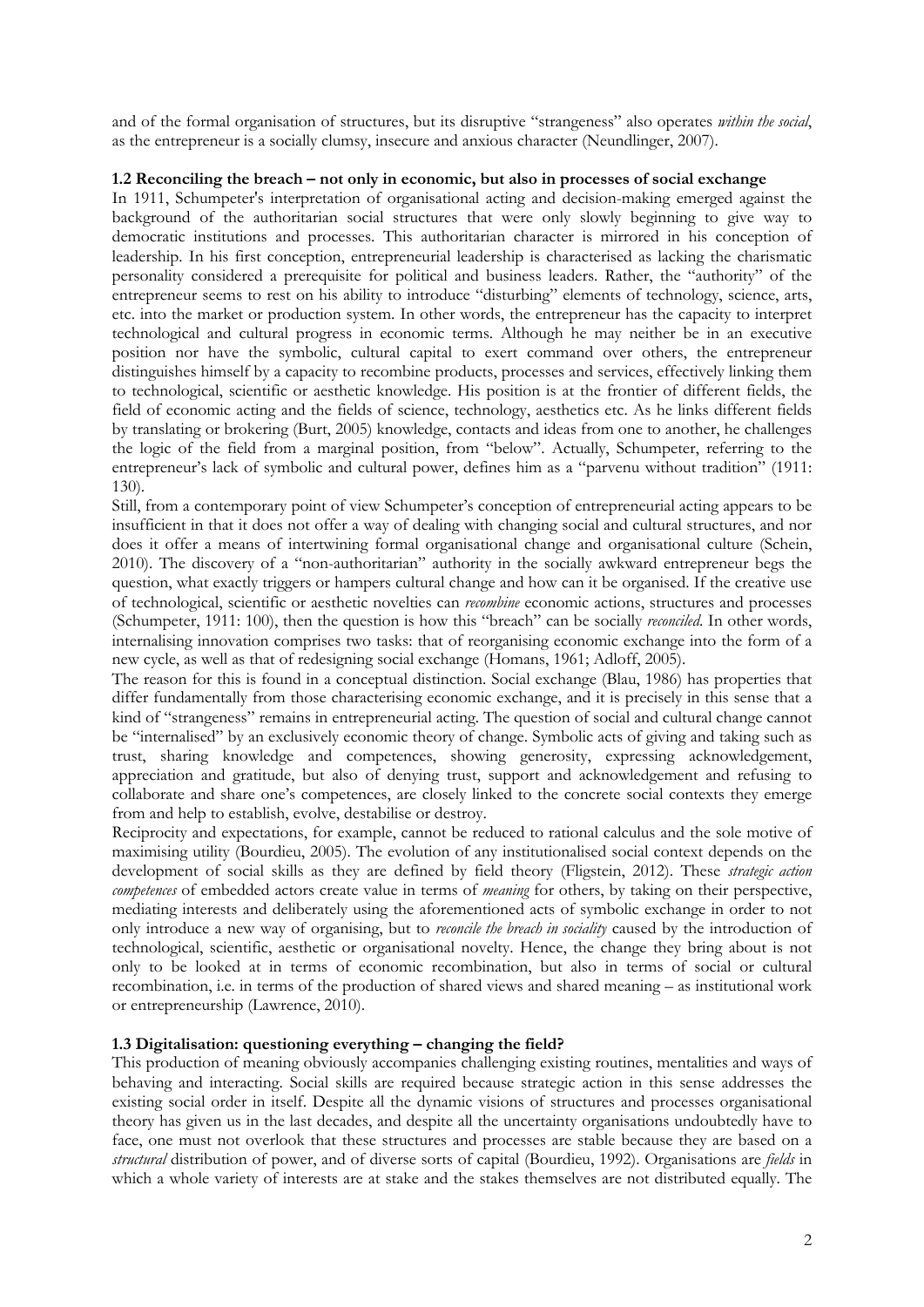institutional entrepreneur striving to make sense of – and establish – novelty within and across the organisation is the first one that has to take this into account.

The disruptive change we deal with in this paper concerns the fact that any business, any organisation is seized by the epochal transformation digitalisation brings and will bring about (Bersin, 2016). But within this change social structures react in different ways. But are firms aware of this topic, and what conclusions do they draw? One of the IT experts we have interviewed states that the scope of digitalisation's impact is underestimated by many firms (interview 2, see below).

In the following we will try to grasp in what sense heads of IT departments and IT departments as collective actors find themselves in a position that is comparable to Schumpeter's entrepreneur function within economic development. Like the latter, they have to reconcile marginal and central positions. While from the point of view of an organisation's potential development the IT expert's know-how is needed everywhere and all the time, in economic terms this capital turns out to be a bottleneck: knowhow is a human resource characterised by scarcity and therefore must be allocated efficiently. Strategic issues can emerge at any level of the organisation involving the diffuse danger of underestimating the phenomenon. In an economic system where complexity is at the core of value creation, apparently small issues and marginal problems can have dramatic consequences, such as the misallocation of time, structural and monetary resources, or in not recognising strategic business opportunities emerging from problem-solving processes. A tight collaboration and exchange between IT and other departments is necessary in order to evaluate opportunities and estimate the time and effort for implementation. As another expert points out, the rising complexity of tasks arouses expectations in other business departments that the necessary change in processes and IT infrastructure should and can be brought about quickly, but this is not always possible (interview 5, see below). As a consequence, the disappointment of such expectations can burden future collaboration.

Hence, the pervasiveness of digital change does not imply that institutional entrepreneurship in this area is merely a logical consequence of internalising the external process of change, but rather requires the huge and ambiguous effort of challenging given social structures. As a result, social skills are required, because positions are structurally distributed and to take over the position of a competitor implies reflecting strategically on where change must be implemented, and on how it can involve the relevant decision makers, as well as doing the tough work of convincing, raising awareness and changing every day routines.

#### **2. Linking technical to cultural issues – the research process**

#### **2.1 The approach and the sample**

Our institute has been doing organisational development work over the last seven years and has specialised in issues of corporate culture with a particular focus on cooperation and involvement. The principles and methods of these consulting and development processes have been illustrated in detail in a management book (Gucher, 2015). In addition, we have published various papers dealing with the theoretical implications of our consulting and development processes (Neundlinger, 2014; 2015; 2016).

Recently, we have been developing and implementing several processes dealing with the organisational integration of IT departments in public and private organisations within the manufacturing and the service sector. Hence, our aim was to link the specific issues arising within cooperation between the IT department and other specialised departments to the general issues regarding organisational transformation and development in the era of digitalisation. To try to find a connection between an organisation's specific internal IT and digitalisation problems and the epochal external transformation triggered by technological evolution, in our view, requires an approach capable of analysing the cultural aspects of organisational change (Kohnke, 2017; Wokurka, 2017). It is therefore of crucial importance to analyse the social exchange processes, the social dynamics and the social competences that emerge and evolve in the context of organisational processes involving digitalisation.

One could argue that the social dynamics concerning organisational transformation in the digital era concern above all the executive level (Bongiorno, 2018), i.e. if the CIO has "role effectiveness" (Hütter, 2017), or at least if an effective exchange and cooperation at eye level exists between the head of the IT department and the members of the executive board (Preston, 2004; 2009). As Arnitz (2017) points out, other than in the US the relationship between CIO and CEO (Benlian, 2016; Karahanna, 2013) is still a neglected theoretical and practical topic, and has to be addressed in terms of organisational culture, in terms of an interaction based on trust, and on a sort of social capital that is at the core of a cooperative,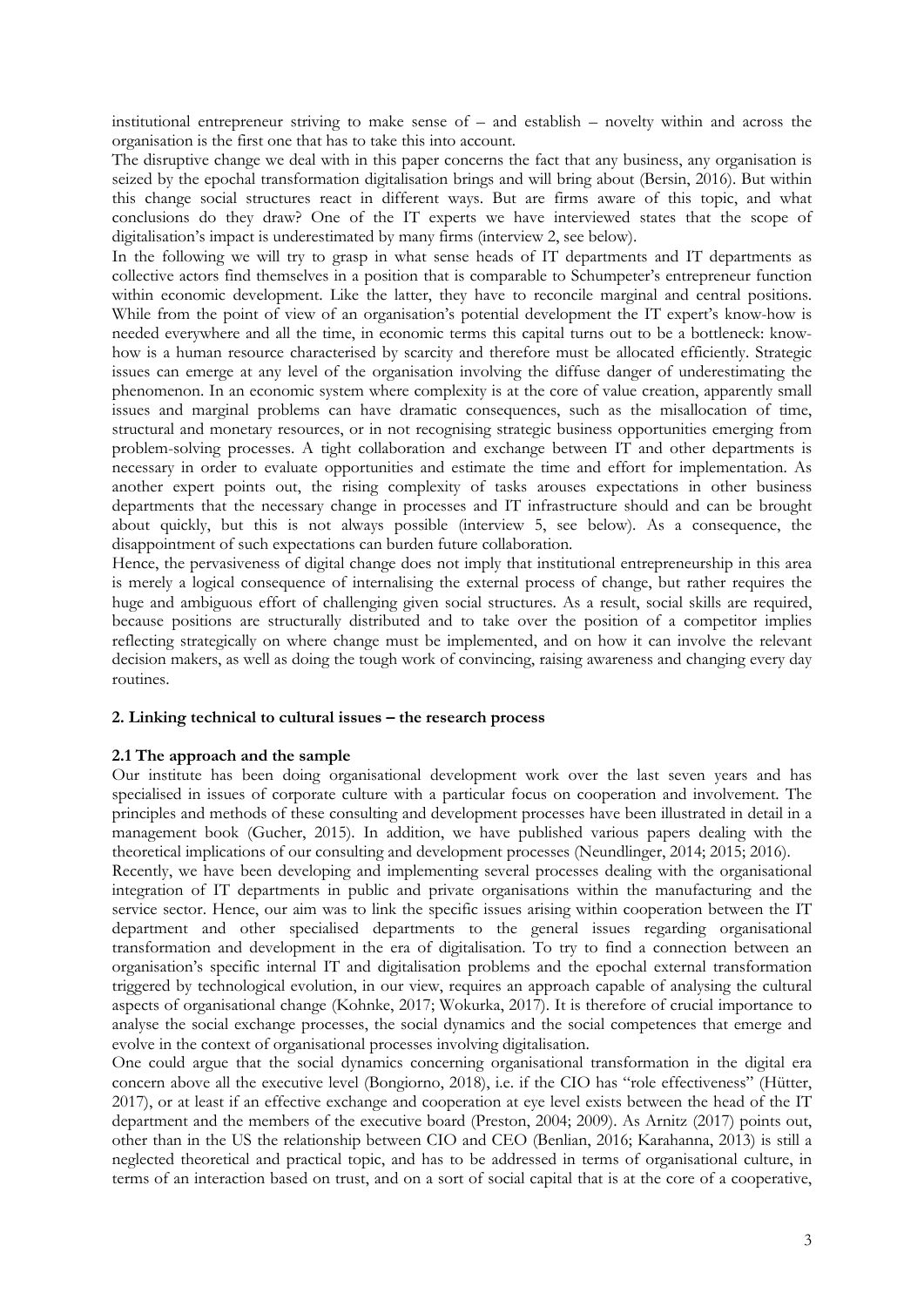integrative mode of shaping strategy building and decision-making processes. Moreover, the intensity and velocity of digital change has induced corporations to separate "classical" IT from digitalisation issues and introduce another executive figure with the exclusive task of strategically preparing and implementing digital transformation: the Chief Digital Officer (Walchshofer, 2017). But the success of this management figure depends not only on specialised professional skills, but also on social skills and their embeddedness in the organisational as a social and cultural space.

Our approach is to analyse these social skills, the interaction and the embeddedness of IT executives and their departments on the basis of social exchange theory rather than a theory of (economic) utility, which means that exchange is to be interpreted against the background of shared values and a common practice, a culture of trusting that has *collective preconditions* not reducible to calculable individual expectations. In addition, a given common practice of trusting should not be taken as a substitute for rational action in a context characterised by insecurity and lacking information (Endress, 2002; Hartmann, 2011). Our theoretical focus is therefore on the organisation as a field not only of personal relationships between actors, but of structural relationships between (individual and collective) institutional actors, and of the conditions and dynamics of institutional entrepreneurship, i.e. the challenging of organisational structures. As already stated, positions within the field are distinguished by a diverse endowment of economic, cultural, social and symbolic capital (Bourdieu, 1992).

What seems to characterise the relationship between the IT department and other divisions across organisations is the fact that IT's expertise and knowledge are widely seen as crucial for future development, and its cultural capital is deemed high. Yet, this attribution of a high *potential* influence on organisational development is often in contrast with the way IT is *structurally positioned* in terms of its actual economic, social and symbolic capital. IT is frequently still perceived as a service division responsible for the smooth functioning and maintenance of core processes. Frequently, it is not sufficiently involved in investment decisions or in the strategic redefinition and redesign of these core processes. In other words, the capacity of IT experts to contribute to the reorganising of business within digitalisation is not only often used inefficiently, but is simply not acknowledged. Even if the IT department participates in decision-making with other departments, its influence is not to be taken for granted. As one of our interviewees explains, IT's actual involvement in strategic governance needs to be "re-conquered" everyday. Indeed, in his experience other departments do not try to involve the IT department in strategic issues and processes (interview 2, see below).

For this reason our analysis of social exchange processes at the frontier of digital innovation does not focus on the personal relationship between the CIO and the CEO, but rather on the shaping of the social and institutional relationships within and across the specialised departments. Nevertheless, for the collection of empirical data, our approach was to consider the testimony of CIOs (or heads of IT departments that are not formal members of the executive board) as the most qualified for allowing us to establish a field theory approach.

In order to construct guidelines that conceptually link the technical issues and problems IT has to handle in daily business, and in the move towards digitalisation, to questions regarding organisational culture, we conducted a small survey among 16 CIOs of companies located in the D-A-CH region. In the survey, the experts were asked to describe the challenges of digitalisation within their organisation as well as within the business context, the educational system and the administrative aspect of their business. The answers submitted were organised according to the four dimensions of social productivity we have developed and been using in our consulting and development work (Gucher, 2015): *culture*, *interaction*, *motivation* and *structure*.

Based on this preliminary mapping of the central issues from the point of view of the CIOs, we set up an interview guideline divided into three parts:

- The first part contains questions regarding the situation of the respective organisation in relation to business data, the state of intra-organisational technological evolution, the present and future transformation of core business as well as the state and requirements regarding qualification, knowledge and training of their collaborators;
- the second part contains questions regarding the quality of internal and cross-departmental collaboration;
- the third part contains questions on the involvement of IT expertise and the CIO in strategic processes and decision making on executive board level.

As we are still continuing our series of interviews, we have selected a sample of 5 testimonies for qualitative evaluation, focussing on the importance of social skills for the successful management of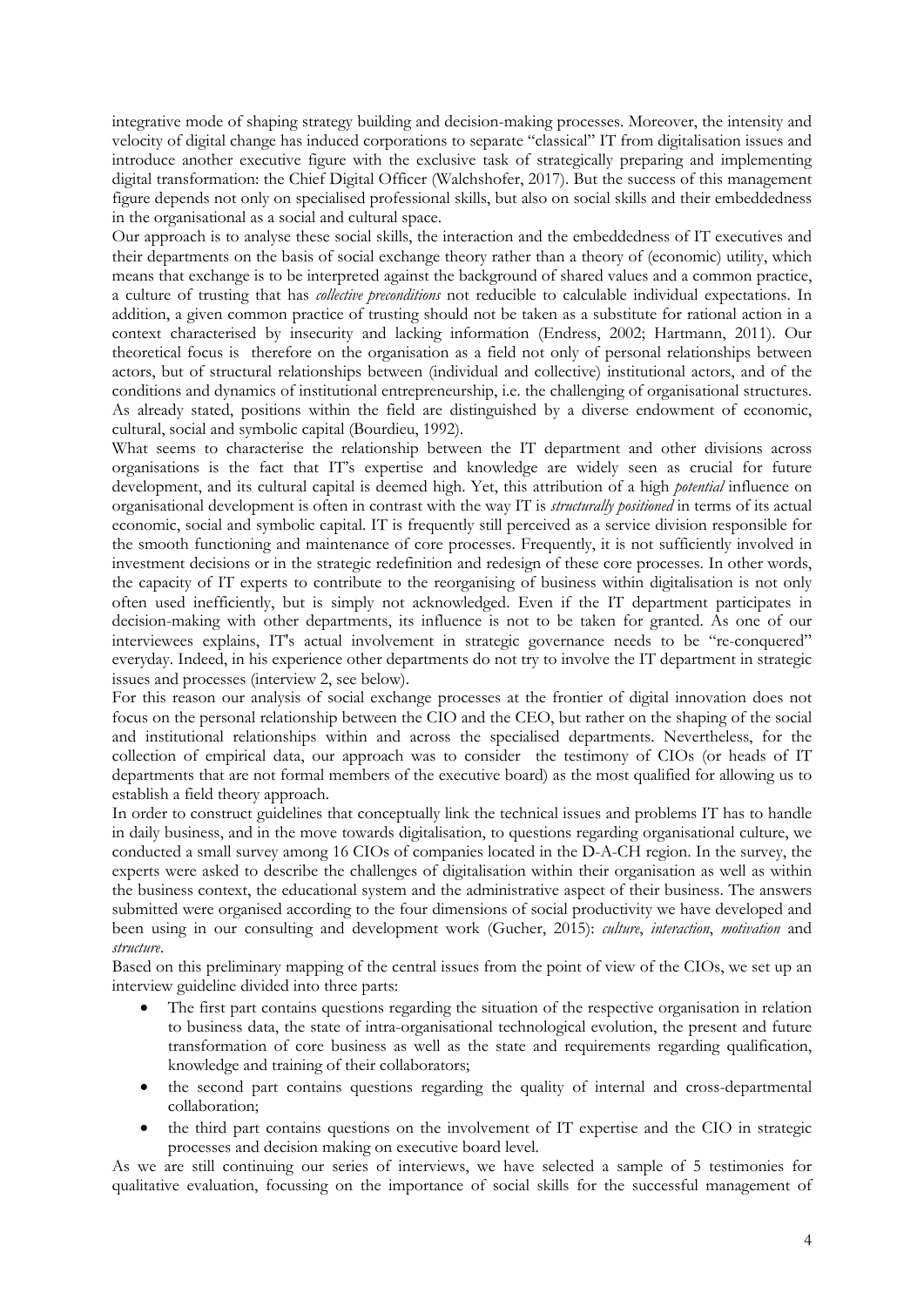digital change. By selecting these 5 interviews, we tried to include a diverse range of organisations, including public and private as well as service and manufacturing companies. We also included experts in various positions, e.g. both heads of IT and a CIO. Furthermore, the interviews were selected in order to shed light on how the role of IT departments evolves within their respective organisations, according not only to their specific conditions, but also to the particular culture of the organisation. The interviewees' organisations operate in diverse branches such as plastic manufacturing (n. 3), public energy (n. 2), component supplies (n. 1) and data analysis as well as digital publishing (n. 5) in the automotive sector, as well as the (state-owned) gambling industry (n. 4). In these organisations digitalisation concerns the operating and controlling of manufacturing machines and processes as well as data analysis and, of course, security at all levels of manufacturing and service provision.

#### **2.2 The CIO's balancing act or the double risk of IT expertise**

Before presenting some insights that emerged from the interviews, we will briefly explain how we linked the issues raised by the survey to those of organisational culture that are central to our attempt to better understand the importance of the quality of working together for successfully leading digital change.

Asked about the major challenges they face in their own organisation and the most important issues to be reflected on regarding "digitalisation", the 16 CIOs (or Heads of IT departments) submitted a series of short answers or headings covering a wide range of topics. Out of this variety of answers emerged a common point of view that described the difficulty we refer to in the paper's title. It points to the balancing act not only the CIO, but also the IT department has to achieve between building up (or being in possession of) crucial knowledge and expertise for a potentially radical change of the organisation, and having to constantly give technical support to other departments.

There is a double risk deriving from this balancing act (Stackpole, 2017). On the one hand, the IT department is overcharged and constantly under pressure due to the urgency with which all tasks and problems must be solved ("Everything at the same time and immediately, please!"). Thus, the department has to counter the bottleneck it finds itself in. It has to fight for sufficient time, space and financial resources and for continuity in the department's staff. Otherwise, if staff turnover is persistently high, expertise that has been built up within the organisation is lost and must be re-built. Hence, the more digital evolution is *not* taken for granted, the more time, attention and commitment can be invested in achieving this evolution. It is exactly at this point that social skills as sense-making competences enter the scene, for *interpretative* capacities are required in order to make digitalisation understandable as a process that does not leave the organisation unaltered and so requires a culture of working together. Still, the process of sense-making can only be effective if the processes of communicating, mutual understanding and common practices of decision-making are coordinated.

The other risk is that the support and service tasks, no matter how stressful they might be, will sooner or later lead to demotivation because they demand relatively little advanced knowledge, creativity and problem solving skills. Considering the fact that IT staff often operate at organisational points of intersection where friction and lost efficiency is found, this specific knowledge should not be wasted. It is precisely this knowledge of intersecting points that is strategic knowledge, because it is not only technical knowledge but also knowledge about how departments, project teams, human beings communicate with each other, and how they inter-act.

As a result, the complexity and attractiveness of these tasks rise. In the best case, spaces for a more demanding and therefore motivating work emerge. For example, this interface function is particularly salient in an organisation such as that the energy provider interviewee 2 works for, where digitalisation causes a shift from huge technologies with long-term service issues (e.g. power stations) to new sophisticated, customised services based on applications. This requires a transformation of core business and therefore a close project-based cooperation with other business units, which involves a transformation of organisational culture.

Trying to conceptualise this shift from technical to cultural issues, we structured the answers submitted according to the aforementioned model of the four dimensions of social productivity.

**2.2.1** In our model, *culture* stands for the involvement of team and department members, for the distribution and taking responsibility for tasks, processes and structures. With respect to how decisionmaking should be re-organised, CIOs seem to plead, on the one hand, for more open, courageous modes of debating with and involving people, departments and expertise; on the other hand, they seem to be well aware of the fact that involvement requires time and effort to build up a common understanding.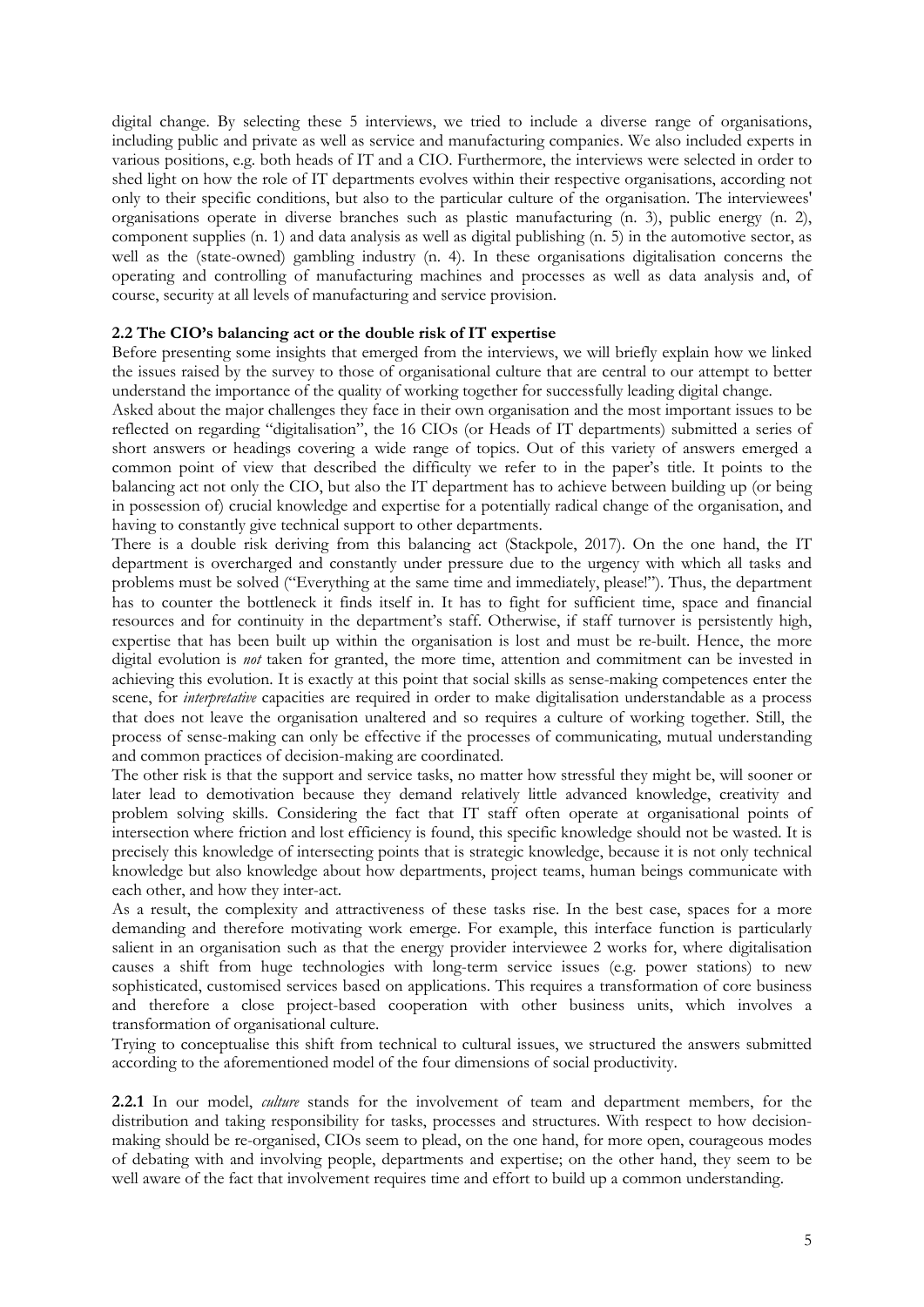Obviously, without the personal conviction of the CIO this cannot be achieved and without the involvement of all collaborators implementation will be difficult. This is less trivial than it sounds, as CIO involvement and more open processes go along with the possibility, if not the necessity, of seeing things from others' perspective. Consequently, CIOs consider it essential to establish the diversity of requirements and points of view within the organisation as an added value. Promoting the personality of collaborators seems a prerequisite of innovative acting, but the more diversity is being furthered, the more conflicts are likely to come to the fore, especially between different generations. The "cultural" clash lying behind these conflicts is attributed, by the CIOs, to the fact that innovation is always experienced as a problematic area where established working and mental habits are questioned and a way has to be found to connect dynamics and flexibility to an appreciation of the existence, the stability, as well as the integration of the value added by innovation; a value, as stated above, initially separated by a "jolt" from existing values (Schumpeter, 1911). The transformation of the mind-set of IT staff concerns the conception of their own role, from a service technician to a fully integrated member of the organisation.

**2.2.2** The dimension of *interaction* refers to the dynamics of communicating and processing relevant knowledge and information within the organisation. Social productivity is higher if common rules have been established of how to communicate and interact with each other. According to the CIOs' answers, it is particularly important to establish modes of communicating and interacting across business units and departments, especially because the intensity of the interdepartmental exchange of knowledge and information has significantly increased (interview 2). Interviewee 5, the regional Head of IT of a data analysis company in the automotive sector, reports that while cooperation between the IT and another department of his company had previously been based on a monthly data delivery, now the data delivery is made on a daily base, and the IT staff is working on the development of real-time applications for data analysis.

As mentioned above, digitalisation issues emerge at the interfaces between process stages and structures. As a result, digital change can contribute to overcoming bunker mentality, i.e. it can enable organisations to organise processes beyond the logic of specialised work in separated departments. From the CIOs' perspective, it is important to promote internal communication and to try to establish a trusting, appreciative relationship as well as a clear distribution of responsibilities between specialists from other departments and IT specialists. This can help to establish a common understanding and facilitate evaluation and decision-making processes with respect to investments, software or hardware acquisition and the opportunities of digitalisation in the other business units. It should also be helpful for the process of prioritising tasks within strategic processes.

Overcoming bunker mentality is only possible if qualification, formation and training are organised differently. Often the skills of the staff are not at the required level, as this is constantly changing and evolving. As well, the balancing act required to achieve this is palpable: while CIOs deplore the difficulty and time it takes to find specialised staff, specialisation itself is no longer sufficient for the accomplishment of current tasks and problems.

**2.2.3** In our model, *motivation* is also looked at from the perspective of collective acting, in that it indicates the extent to which individual values are in accordance with the organisations' values and objectives, in other words, to what extent personal commitment matches with the actual short and long-term objectives of a firm. CIOs face the crucial problem of how an organisation can manage to remain an attractive employer, which means that they are more open to flexible working arrangements, such as working from home or an organisation of the workflow "by objective" rather than "by time". Thus, by raising the specific issue of how to keep motivation high among qualified employees, they find themselves able to question – sometimes – the organisation of the company as a whole.

In doing so they foreground the problem of how to harmonise individual and organisational values, expectations and objectives. In addition, they pose the problem of the conflicted role IT has within the organisation, that is, whether its focus lies on development or on support. As we have seen, this amounts to an issue of resource allocation. In an ever more complex technical environment with ever shorter production cycles, IT's resources are absorbed by its involvement in "daily business", i.e. support, maintenance and service jobs. Its huge responsibilities and rather stressful working conditions reduce the availability of time and creativity necessary for sophisticated research and development.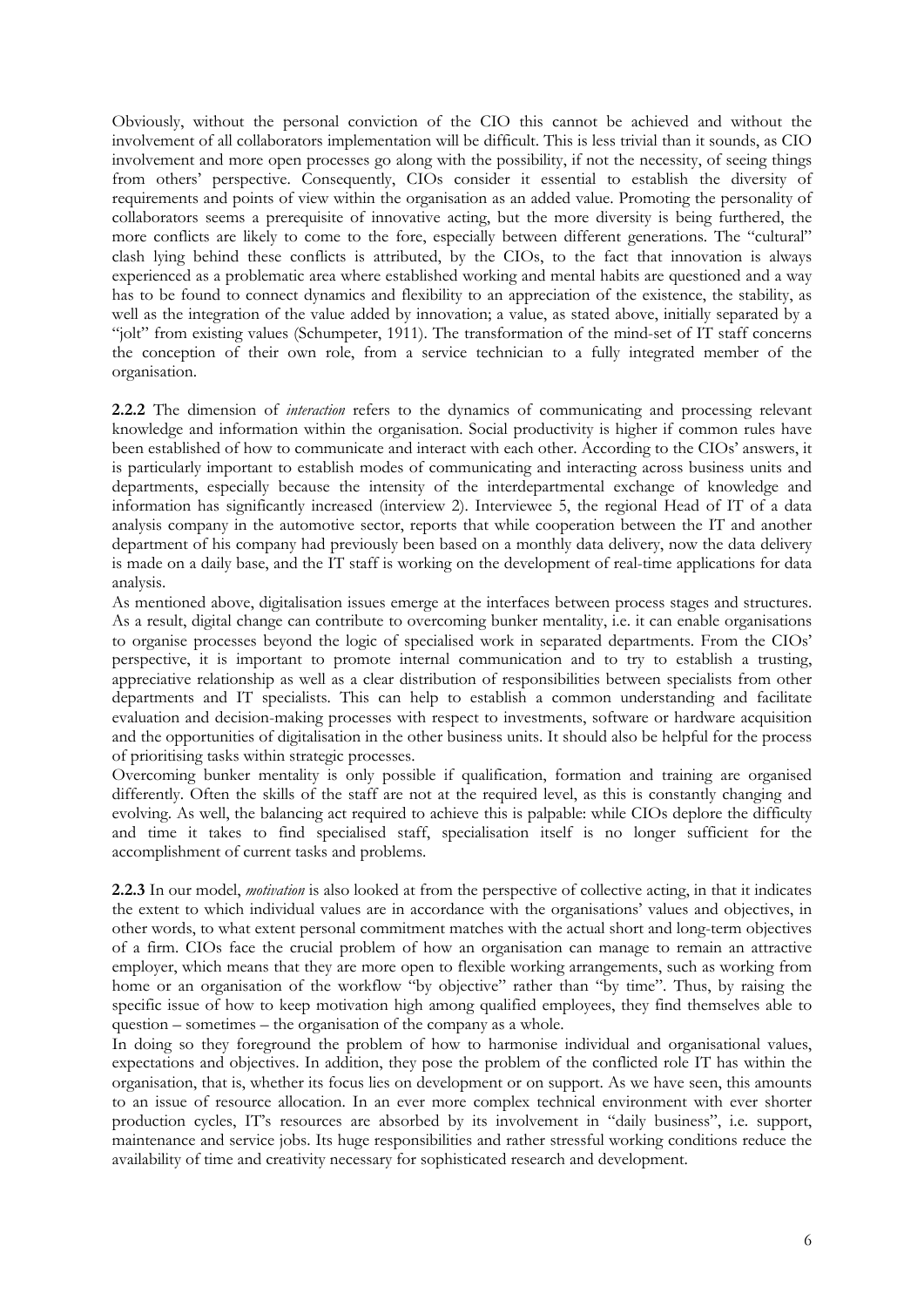**2.2.4** Eventually, this conflict between IT's service function and it being a process co-designer also concerns organisational *structures*. From the point of view of social productivity the crucial question is if all collaborators, teams or departments can participate in the building up of structures and processes. The most obvious contribution an IT department can offer to the re-designing of structures is described by the CIOs as a change in perspective. From the user's perspective however, digital technology is seen as a tool. If actually involved in the re-organisation of structures IT could transform the perspective of the others by making them see digital technology as questioning and potentially reorganising all business processes.

The task for the CIO and the IT department, which also requires social competences, is first to take over the business perspective and to then develop a new business model based on the opportunities given by the specific branch and organisation they work in. Still, tough work is needed to build up an understanding of the importance of digital technology for the core business, especially as IT solutions often appear to be available as complete solutions that can be outsourced. Furthermore, specialists in other departments can misinterpret the IT taking over their perspective as a transgression of competences (interview 2).

# **3. Points of intersection – empirical evidence for taking positions**

## **3.1 Relationships and positions emerging from the expert interviews**

In the remainder of this paper, we will present insights from the qualitative content analysis (Gläser, 2010) of the selected 5 interviews with CIOs we have carried out. In section 3, we want to shed light on the *structural relationships* between IT and the other departments, as well as on the *positions* expressed by the CIOs (Bourdieu, 1992). That means that we intend to analyse the power (i.e. capital endowment) of the IT departments within the organisational field (3.2) and the opportunities the CIOs perceive their departments have to intervene or to be involved in strategic decision-making as well as in the designing of organisational change with respect to structures, processes and business models (3.3).

In section 4, we will present evidence on how the CIOs reflect on the importance of embedding change and innovation in the social and cultural context of the respective organisation. We will show how they conceive of social skills as strategic competences insofar as they create shared understanding and collective meaning (Fligstein, 2012) that promotes social exchange and therefore enhances the quality of cooperation (Gucher, 2015). In section 5, we will draw conclusions.

# **3.2 Structural position, power and influence**

#### **3.2.1 IT-dependence**

It is not at all clear who actually holds the power within organisations if one only looks at the organogram. The question is not only who makes an organisation work, but also who has the capacity to stop them. While in the past the workers operating the production line were considered to have the power to block the whole production process, this power has now shifted to logistics. This is due to the fragmentation of production processes and the internationalisation of value chains. But IT as a part of the "critical infrastructure" has also gained an enormous importance within this process. As interviewee 1 states, the entire production process would halt if IT did not function.

This kind of power, described above as knowledge or cultural capital, is not necessarily translated into symbolic or social capital within the organisation. Yet, in the case of the component manufacturing company, IT's power within the process seems to correspond to its symbolic and social capital. Interviewee 3 describes the high reputation his department has within top management and links this to the crucial importance of IT.

In some cases, the perception of the importance of IT is also translated into economic capital. Answering the question if management perceives how important IT has become, interviewee 4 refers to the fact that it has grown more than others and is endowed with a higher budget. Since IT services are not cheap, he attributes the generous resource endowment of his department to the fact that its contribution to the firm's value is recognised, something he says was not always the case.

Sometimes, the importance of IT can become a factor of structural influence for the whole organisation, as in the case of the plastic manufacturing company interviewee 3 works for. He reports that because his company is running a plant in the countryside, and is therefore the most important customer of the regional energy provider, he was able to get this provider to install an optical fibre conduit in a very short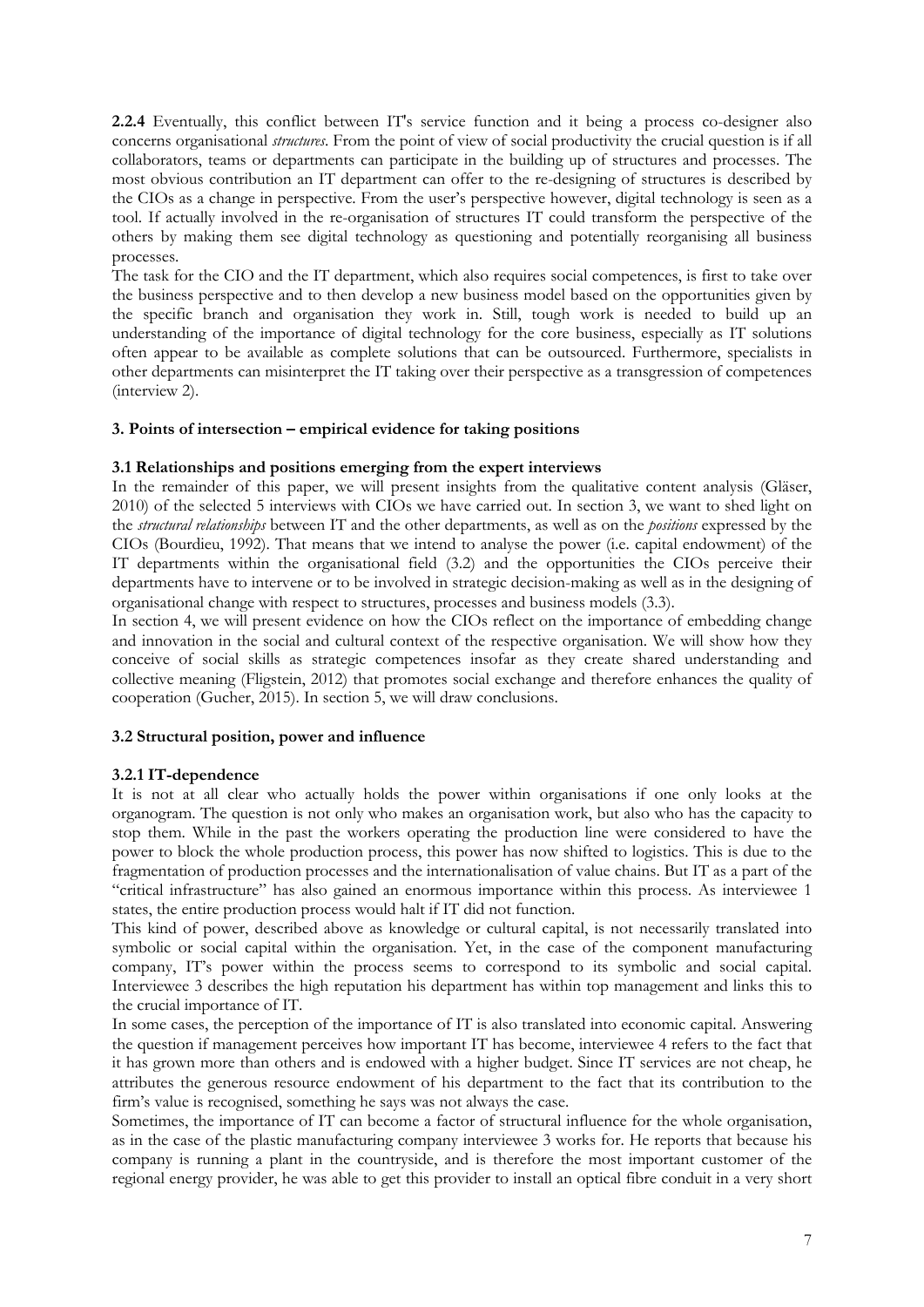time. Also in his case, cultural and social capital have been translated into economic capital and even decisional power. With respect to the purchasing of very expensive machines and mainframes, he states that his department has exclusive authority over both the technical and economic decisions.

But this is not true in all companies, and often power over the process corresponds to the level of participation and involvement in strategic decision-making, as interviewee 5 reports. He describes it as "a pity" that there is no formal CIO position. In his case, strategic planning of IT related issues is made at the department level and has to be communicated to the COO who is not an IT expert. Therefore, the relation between the executive board and the IT department involves much less trust and mutual recognition.

Thus, what emerges from the interviews is that IT departments possess considerable structural power insofar as they control core processes and hold crucial knowledge for strategic developments. Operating as critical infrastructure and being responsible for critical intersection points, they strive for major involvement in strategic decision-making. Still, the awareness is high that "relational work" in terms of building up mutual trust, acknowledgement and reputation is required in order to achieve change.

# **3.2.2 Security**

There is another type of relational work to be done – that of raising awareness about security issues that CIOs deem to be particularly unimportant. Interviewee 3 describes the enormous responsibility of the IT department of having to guarantee a 24/7 production rhythm while trying to raise the awareness regarding security issues that could endanger the functioning of the entire plant. The growing dependence on IT as critical infrastructure exposes firms to huge risks, like that of the hijacking of data by encryption software (interview 1). This opens up a new field of activities that IT can offer to the executive board, like the modelling of possible risks. Some IT departments are developing predictive analysis tools in order to be able to support the executive board (interview 3).

### **3.3 Opportunities of strategic involvement and position taking**

#### **3.3.1 New business areas**

As we have seen, not all the interviewees are involved in strategic decision-making, a fact that also applies to interviewee 1, whose position is defined as "Head of IT" meaning he is not formally a member of the executive board. He clearly states that issues like the acquisition of other firms or the adoption of a new technology are taken without him. Yet, when he is asked if he thinks it would be useful to be part of the executive board or at least participate in the decision-making, he claims this is only partly the case, referring to specific topics on which he could give some input. He relates his ability of contributing to opening up new business areas to the technological competence of his department, and gives the examples of e-mobility, lightweight construction and prototype construction.

Interviewee 2 points out that the IT department, due to close relationships with software producers, gets information about new opportunities earlier than other departments. He states that it is particularly important to communicate with other departments at eye level and carefully decide together which department will hold the leading role in a new project. Especially when the IT department questions the purchase decisions regarding IT products, the "old" conception of the role of IT as only serving and supporting the others re-emerges. Asked if there is a strategic involvement of IT, he reports that this is above all the case in single projects regarding innovation and, naturally, digitalisation issues.

Still, points of intersection can also turn out to be points of friction, as interviewee 5 reveals. There still seems to be a lot of work to do in order to build up a common understanding and to develop new business models together with other departments. Specifically, he refers to the problem of the level of standardisation of data packages. He reports that it is sometimes difficult to communicate to the sales agents which data packages can be offered as such and where additional data analysis work has to be done by the IT specialists. He defines this as a "communication-interface" issue. Conversely, interviewee 5 reports that the transformation of the core business from a publishing company based on print products to a data analysis provider and digital publisher was quite successful. This development toward digitalisation was endorsed by all departments. He declares that he was very satisfied to have participated in this process, because "you don't find that easily in other companies." This has given way to completely new products and services, based on a very intense inter-departmental cooperation.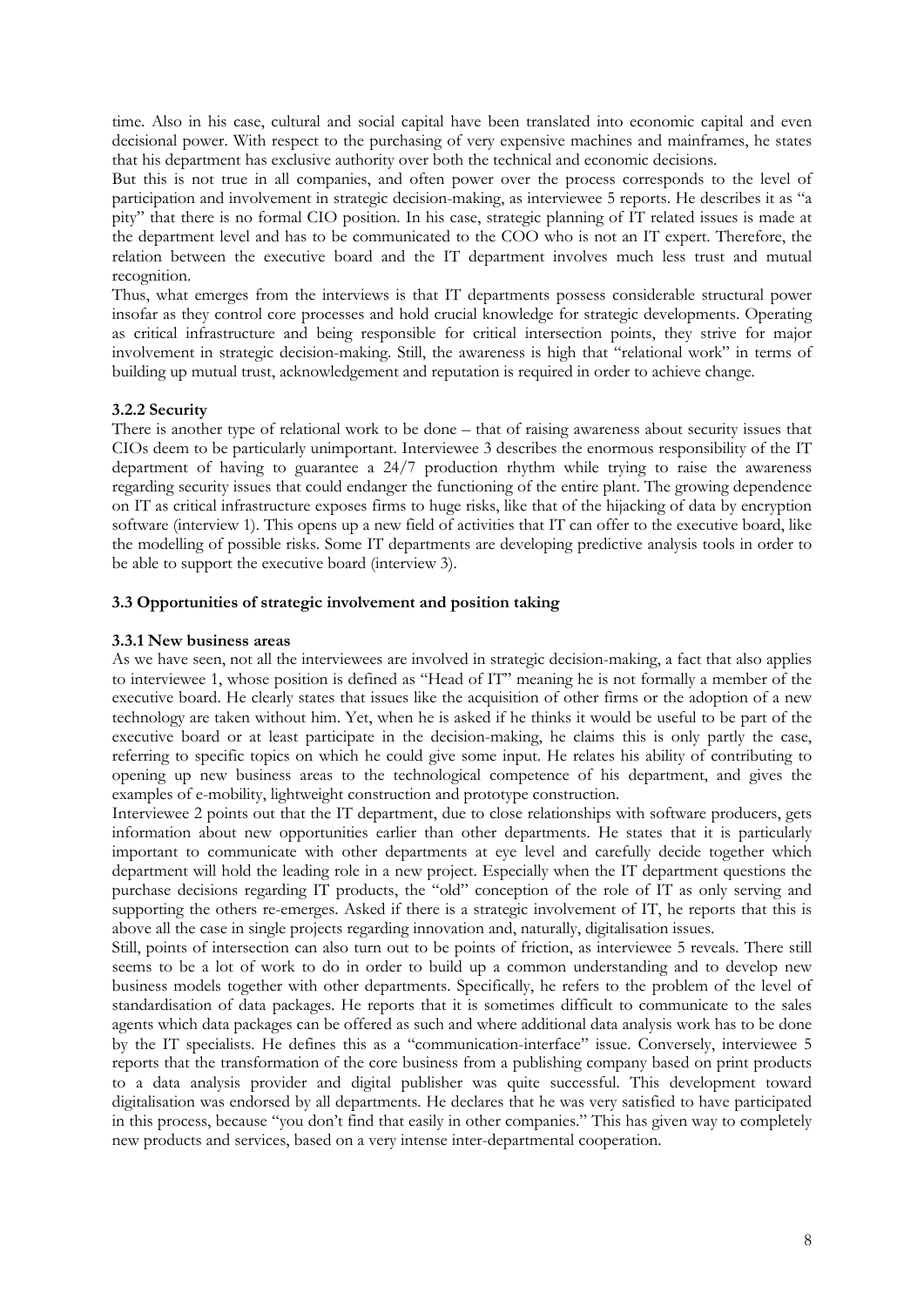#### **3.3.2 Core business processes / structures**

As we have seen, the involvement of Heads of IT in strategic decision processes has been growing, although their expertise is not always integrated at the same level. While in the case of interviewee 1 strategic decisions are taken without his direct involvement, in other cases, like in that of interviewee 4, a CIO in an organisation operating in the gambling industry, the influence is much more visible. He defines himself as strongly integrated in strategic issues like restructuring and organisational change, underlining his involvement in a changing of the ownership structure that led to a new strategic orientation towards becoming a "digital company".

As we have argued, the challenge deriving from the epochal change associated with digitalisation concerns organisations as a whole, and its core processes. The contribution that comes from IT consists not only in questioning existing business models and the presentation of new ideas. It is also evident in questioning the organisational model. The balancing act not only concerns the claiming of greater decisional power, and of more influence within the existing hierarchies or structures. It also concerns the fact that the process of *organising* has to be re-thought. Interviewee 2 gets to the heart of the argument when he rejects the traditional conception of the IT department as a service provider and proposes an agile organisation in which the various departments cooperate on the basis of projects and across organisational structures. Interviewee 4 and 5 also report that they prefer agile methods like SCRUM and that organisational structure and, above all, the way of cooperating within the other departments has been changing. This *challenging of the organisation in its essential structures* is obviously a reason why the perception of the changing role with respect to core processes causes conflicts and why initiatives taken by IT are not always well received.

In this sense, interviewee 2 describes the relationship between IT and other departments as "charged". How does he, as CIO, deal with this issue? His answer shows how he combines the challenging of the whole organisation with a strategic social competence that allows him to make sense of the current technological change in the context of the organisation. He does so by taking over the role of a moderator, as he says: "In one of the major fields of tension, I try to intervene the best I can under the title 'divisional strategies' by assuming, together with some of my key colleagues, a kind of moderating role. The crucial point in assuming this role is not to immediately adopt the latest technological evolution, but to ask: 'What is the bigger plan?'" What interviewee 2 has created out of this intervention is, as he explains, a kind of *requirement management*, a set of methods allowing the building up of a common understanding of the necessities of the single departments as well as of the technological opportunities and evolutions that could be used for the novel needs of core business.

Similarly, interviewee 3 reports that in the complex environment of high-tech production his company operates in, the IT department has become an important consultant in many questions and at all levels. While it has implemented control technologies for the whole production process, it also carries out research activities necessary for the future orientation of strategy. Again, he underlines the close relationship to the management board on the basis of delivering just-in-time information regarding production processes as well as knowledge and expertise for long-term projects and strategic visions.

#### **4. Social skills**

#### **4.1 Connecting** *virtual* **and** *actual* **social space**

Innovative acting - this was the initial point we made - has to deal not only with the repairing of a breach in economic logic, but also with reconciling a breach in sociality. What this breach in sociality means for the context of digitalisation emerges from the interviews. As we have seen, digitalisation pushes organisations towards less rigid, more agile forms of organising. It creates a connectivity that renders work organisation more independent of physical space and organisational hierarchies. People can work together while being connected in a virtual space. Yet, organisational forms like home office and a highly fragmented company in terms of sites and tasks seem to raise awareness that basic forms of social exchange cannot be replaced and maybe even have to be re-introduced in modern organisations.

As interviewee 5 reports, "social contact" seems to be an issue that has to be addressed explicitly when it comes to formation and training. The lack of social contact in an organisational form where only a third of the employees actually has a desktop in the office has to be counterbalanced by coaching and mentoring measures. Training concerns not only familiarisation with remote cooperation, but also social skills in the narrow sense of the term. He estimates the contribution of competences like the ability to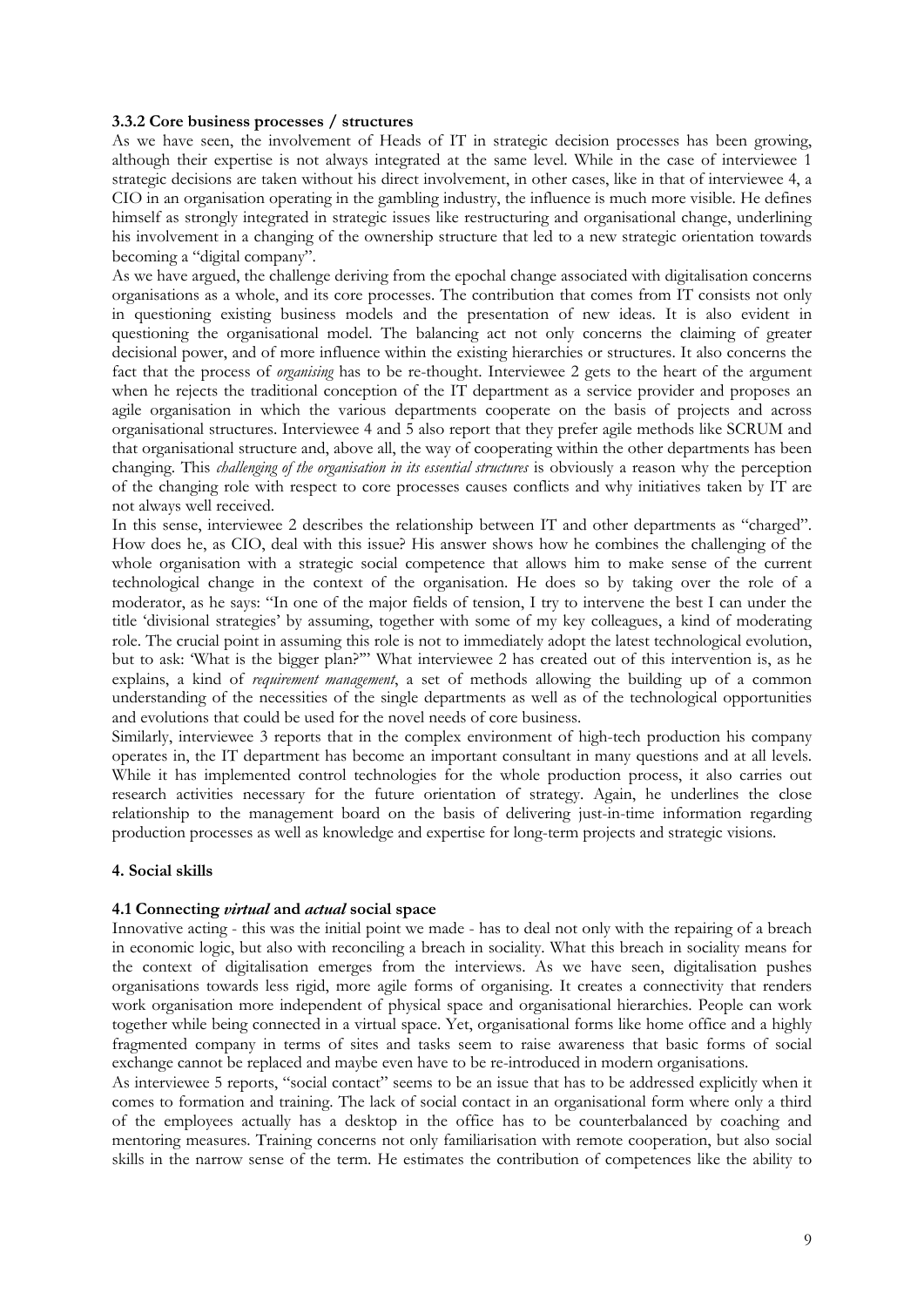communicate, to convince others and to mediate in cases of conflicts as important as professional competences.

Interviewee 1 also raises the issue of how to organise cooperation in a more complex environment. On the one hand he considers a more flexible organisation of the working space a necessary tool for enhancing the access to knowledge, expertise and competences across the organisation without having to respect given, ineffective hierarchies. This is possible, on the one hand, because of a much higher interconnectedness and potential integration of competences by the virtual organisational space. He refers to the example of a colleague working in a subsidiary in the United States whose competences he can draw on via the virtual space. Without this connection, he would be limited to the competences of his local team. On the other hand, he is well aware that the effective use of competences is not guaranteed by virtual space, but it is a result of a socially organised space of cooperation. He has in mind a flexible, project-oriented structuring of organisational spaces in order to promote cooperation on the basis of competences rather than on the basis of the organisational hierarchies predetermined by the lineorganogram. From his point of view, the advantage of this more flexible work organisation is that cooperation can evolve beyond plants, offices and countries, without having to give priority to organisational hierarchies. He links this organisational question to the issue of leadership by pointing out that it would not be possible to lead teams and shape cooperation on the basis of an authoritarian command style, as in the past. Rather, the responsibility of an executive is to motivate people by assigning them purposeful and interesting tasks.

On the other hand, interviewee 1 also states that the virtualisation of working environments endangers the possibility of cooperating in a really inspiring way. He believes that the factor of spatial proximity is still crucial for working together. It is not only competence, but also the intensity of relationships that determines the quality of cooperation. Social learning (Bandura, 1977) can be achieved only on the basis of the exchange within the projects between the different generations, between experienced and new forces, between peers.

## **4.2. Social competences becoming strategic**

In several statements, interviewees underlined the necessity of building up a common understanding. This concerns interpersonal communication as well as interaction between different departments, but also the training of social skills is an important issue for organisational development. As interviewee 2 states, not everyone is convinced of the importance of these skills to the success of the organisation. And yet, being able to listen to each other, to talk to each other seems to be at the heart of the future capacity to keep step with technological evolution. Allegedly "soft" skills become strategic competences, as interviewee 1 states referring to the necessity to enter new fields of knowledge, competences and potential new products and services. In order to be able to do so, an organisation has to focus on social competences. Asked, what qualifications will be required in the future from a strategic point of view, he replies: "It is becoming more important that one be able to communicate with people from other disciplines. Added value is created by the fact that […] you connect the technological opportunities of IT to the business case and the knowledge of the department in which you apply it. People have to be able to talk to each other. Thus to listen, to understand, to ask informed questions: 'What is this about?' 'What is the aim?' [...] Finding answers to these questions is absolutely necessary."

Interviewee 4 states that while in the past software was simply programmed and handed over, today much more communication between departments is required. Also, from his point of view the strategic importance of social skills is a consequence of the higher complexity of tasks, the fact that intense communication, i.e. a relationship experienced as such has replaced the old schemes, characterising line organisation, order-production-deliver or command and execution. With the tasks, the environment has also become more and more complex. As the relation with the suppliers becomes more complex and demanding, the challenge regarding digitalisation lies in the fact that both sides have to evolve (interview 2).

Social skills are becoming strategic because complex forms of social exchange take place within the production process. Cognitive skills are embedded in a process of paying attention and respect, listening, explaining, asking and being able to answer, to take over the other's perspective, to socially integrate by showing empathy and an authentic interest in the cooperation with others. This process consists of acts of giving and taking that presuppose the longing for reciprocity (Adloff, 2005) and are not reducible to the economic exchange model and a *homo-oeconomicus*-conception of agency. It is not the narrow motive of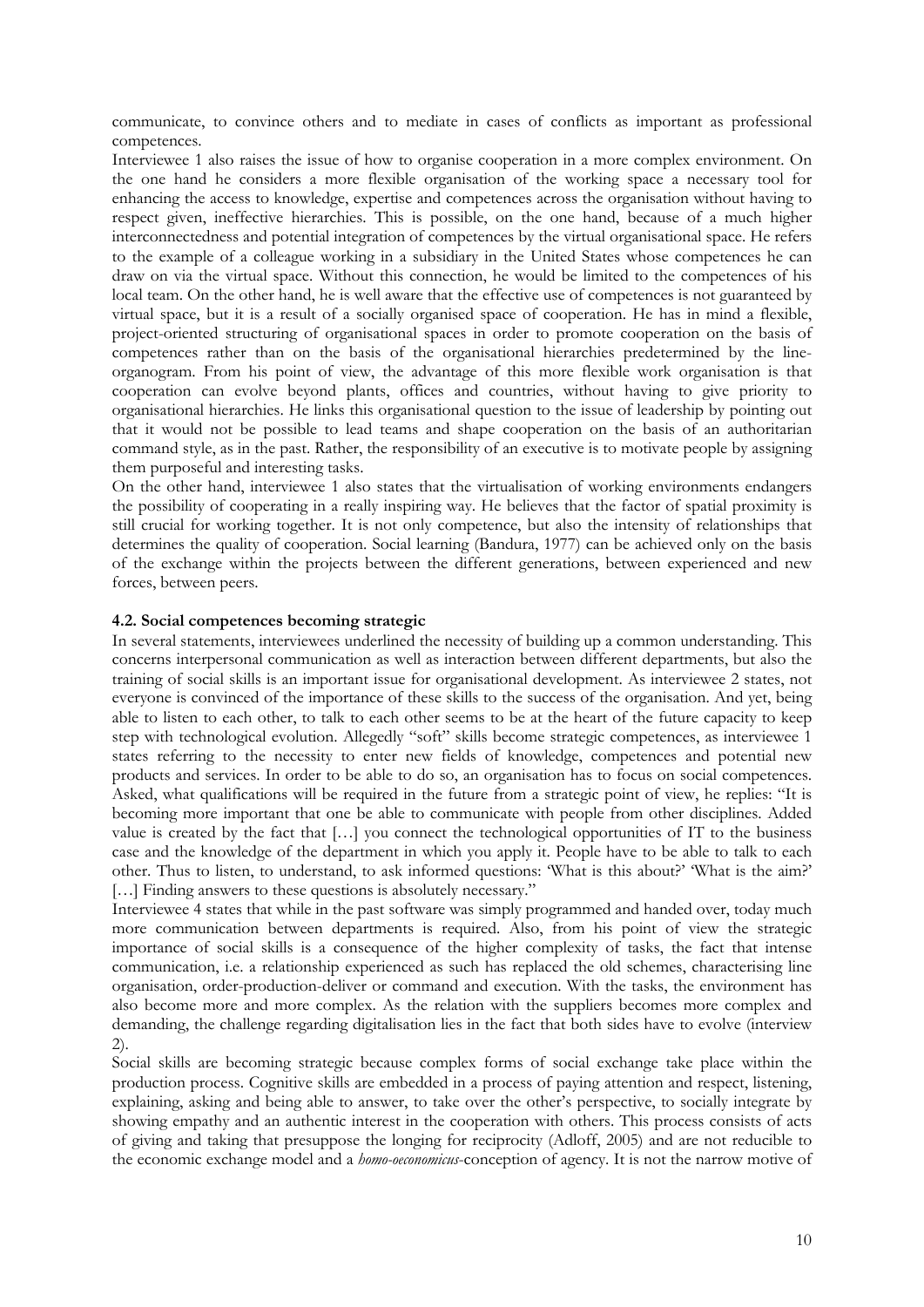self-interest that forms the basis of social exchange in organisations, but non-instrumental forms of relating to others such as respect, appreciation and acknowledgement.

Given the complexity of these organisational relationships, it is also impossible to reduce cooperation to the traditional command schemes and hierarchical forms of exchange characterising line organisation. Organisational hierarchies are challenged by the attempt to introduce less hierarchical forms of interacting. Yet, the strategic dimension of this attempt to challenge lies in the fact that organisations do not cease being fields of power, in other words, the new organisational forms do not replace power relations. At best, they succeed in transforming them by introducing elements of reflexivity.

## **5. Conclusions**

We started our reflections by stating that change has become ubiquitous in organisations and that therefore the discourse on organisations draws on *dynamic* terms, preferring process over structure, transformation over continuity, change over stability, innovation over routine. Innovation does not concern only products or processes, form or technology, but has seized organisations at the level of their culture.

The largely shared conviction that organisations have to be continuously restructured has made visible a *breach in sociality* that often is the consequence of organisational change. On the one hand, IT departments are capable of offering valuable impulses and initiatives with respect to *rendering organisations more dynamic*. They have been forerunners in the development of agile management methods and are often in favour of abandoning ineffective hierarchies. In addition, operating at the frontier of technological evolution they strongly opt for leaving behind bunker mentality and fostering cross-departmental cooperation. On the other hand, by challenging hierarchies and structures and by advancing agile forms of work organisation, they *contribute to raising uncertainty* in organisational environments.

The question remains how this breach in sociality can be *reconciled*. Our hypothesis is that *continuity* is to be sought in *organisational culture*. This does not mean that we conceive of culture as something that, like organisational identity, cannot be transformed. Rather, our conception of organisational culture effectively accompanying change refers to *reflecting on and re-organising social exchange*. It is striking, for example, that the specialists in virtualising the possibilities of cooperation point to the importance of *spatial proximity* and of *intense personal and group relationships* within firms.

From the perspective of *digitalisation*, there are two elements of organisational inertia: *line organisation*, i.e. hierarchy stemming from pre-digital times, and the *cooperation of teams* that is only in a limited way extendable into virtual space. To try to overcome inertia in a top-down manner by abolishing formal hierarchies, as well as by tearing apart teams working together in the same place or by overcharging them with opportunities to extend cooperation in the virtual space, is obviously counterproductive.

What needs to be furthered in terms of organisational culture is *reflexive social exchange*. Social skills such as the capacity to take over the other's perspective, to pay attention and listen to each other, the capacity to appreciate and further develop others' ideas, to convince others of one's point of view, to interpret new evolutions in technology, culture and society, have to be addressed, reflected on and trained. Only in that way will the capacity of making sense of the epochal challenge of digitalisation be successfully translated into a high quality of cooperation within and across departments and contribute to developing concrete strategies for the future.

# **Bibliography**

- Adloff F., Mau S. (eds). (2005) *Vom Geben und Nehmen. Zur Soziologie der Reziprozität*. Frankfurt a. M.: Campus.
- Arnitz T. (2017), *Zur Beziehung zwischen Chief Information Officer (CIO) und Chief Executive Officer (CEO): Konzeptionelles Rahmenwerk und Interview-Studie mit Fokus auf partnerschaftliche Beziehung und Vertrauen*. Unpublished doctoral dissertation: Johannes Kepler Universität, Linz.

Bandura A. (1977), *Social Learning Theory*. Englewood Cliffs, NJ: Prentice Hall.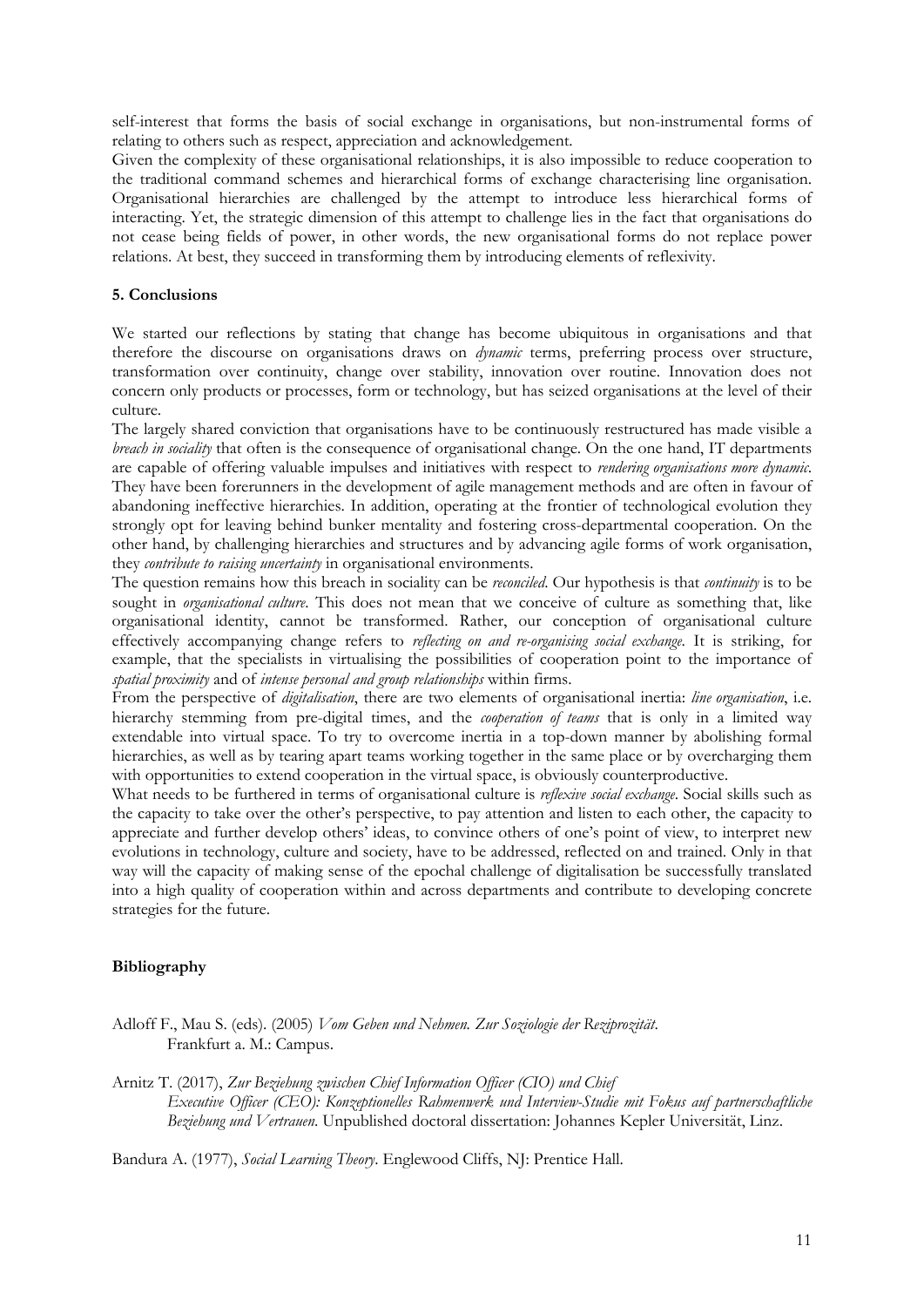- Benlian A, Haffke I. (2016), 'Does mutuality matter? Examining the bilateral nature and effects of CEO–CIO mutual understanding.' *Journal of Strategic Information Systems*, 25(2): 104-126.
- Bergson H. (1907), *L'Évolution créatrice*. Paris: PUF, 2006.
- Bersin J. (2016), *Everything is becoming digital. Predictions for 2017. (Bersin by Deloitte)*. http://www.sewi-atd.org/resources/Pictures/Predictions%20for%202017.pdf [10 January 2018]
- Bijker W.E., Hughes TP.., Pinch T. and Douglas D.G. (2012), *The Social Construction of Technological Systems: New Directions in the Sociology and History of Technology*. Cambridge (Mass.): MIT Press:.
- Blau P.M. (1986), *Power and Exchange in Social Life*. New Brunswick, NJ: Transaction.
- Bongiorno G., Rizzo D, Vaia G. (eds.). (2018), *CIOs and the Digital Transformation. A New Leadership Role*. Heidelberg: Springer.
- Bourdieu P., Wacquant L. (1992), *An Invitation to Reflexive Sociology*. Chicago: The University of Chicago Press.
- Bourdieu P. (2005), *The Social Structures of the Economy*. Cambridge, UK: Polity Press.
- Burt R.. (2005), *Brokerage and Closure. An Introduction to Social Capital*. Oxford: Oxford University Press.
- Callon M., Lascoumes P., Barthe Y. (2009), *Acting in a World of Uncertainty*. Cambridge (Mass.): MIT Press.
- Endress M. (2002), *Vertrauen*. Transcript: Bielefeld.
- Fligstein N., McAdam D. (2012), *A Theory of Fields*. Oxford: Oxford University Press.
- Gläser J., Laudel G. (2010), *Experteninterviews und qualitative Inhaltsanalyse*. Wiesbaden: Verlag für Sozialwissenschaften.
- Gucher J., Liegler S., Neundlinger K., Rack S. (2015), *NEW DEAL – 12 Prinzipien für eine produktive Zukunft*. Wien: Goldegg.
- Hartmann M. (2011), *Die Praxis des Vertrauens*. Frankfurt a. M.: Suhrkamp.
- Homans G. C. (1961), *Social behaviour. Its Elementary Forms*. London: Routledge & Kegan.
- Hütter A., Riedl R. (2017), *Chief Information Officer Role Effectiveness. Literature Review and Implications for Research and Practice*. Heidelberg: Springer.
- Karahanna E., Preston D.S. (2013), 'The effect of social capital of the relationship between the CIO and top management team on firm performance'. *Journal of Management Information Systems*, 30(1): 15-55.
- Kohnke O. (2017) 'It's Not Just About Technology: The People Side of Digitization'. In *Shaping the Digital Enterprise. Trends and Use Cases in Digital Innovation and Transformation*, Oswald G., Kleinemeier M. (eds.). Heidelberg: Springer: 69-91.

Lawrence T. (ed.). (2010) *Institutional Work. Actors and Agency in Institutional Studies of*